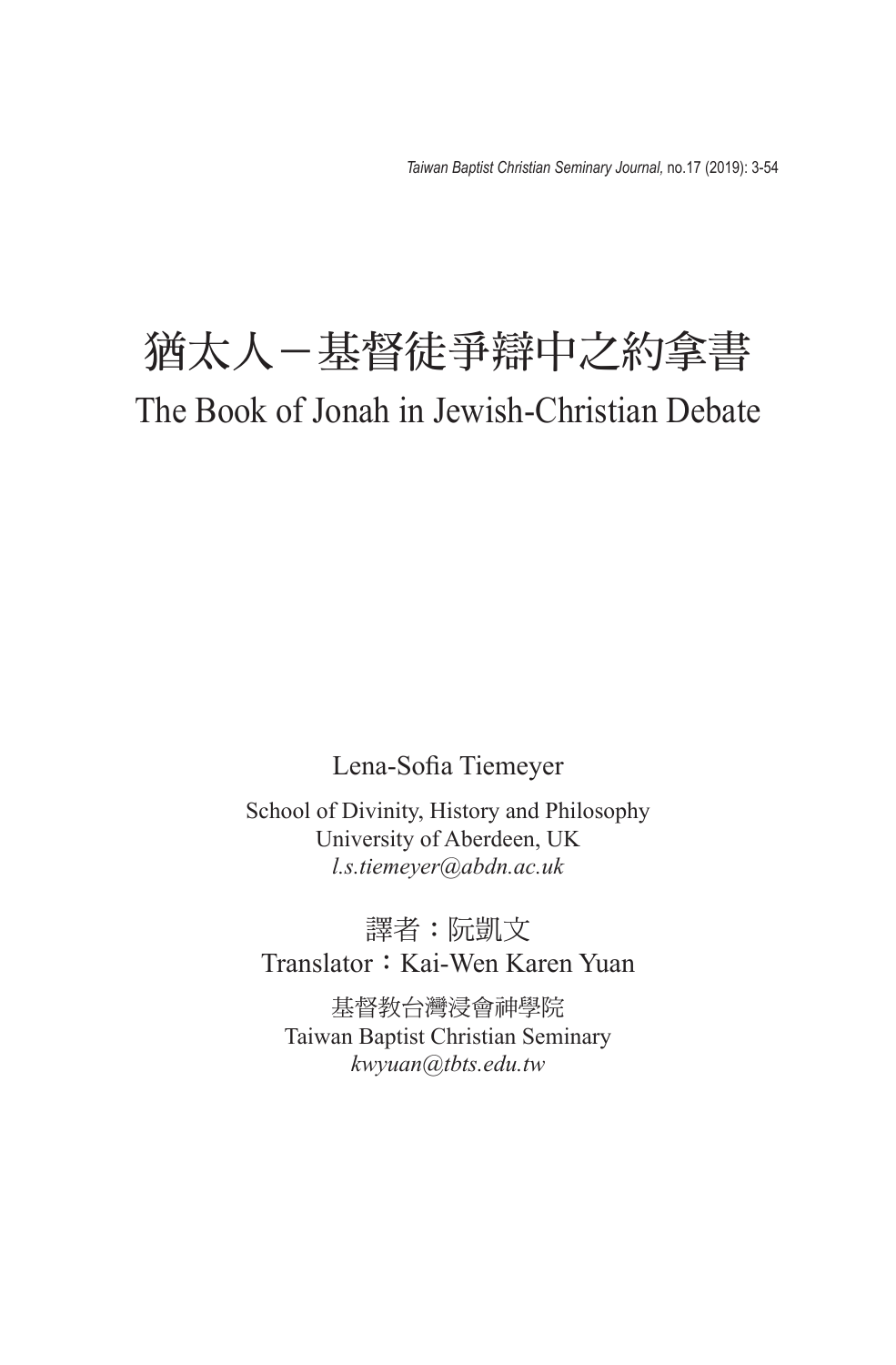### **Abstract**

This article offers glimpses of the long and fascinating reception history of the book of Jonah through interaction with sermons, commentaries, artwork, and literature. It explores how the three main sets of characters in the book*—*Jonah, the sailors, and the Ninevites have been instrumental in anti-Jewish polemics, and it discusses not only the Christian interpretations but also the Jewish rejoinders. It first looks at the different appreciations of the character of Jonah. Whereas Christian interpreters have tended to depict Jonah as a small-minded example of Jewish particularism, Jewish interpreters have highlighted his heroic willingness to die in order to ensure Israel's survival. It then explores how the sailors in Jonah 1:12–16 have metamorphosed through the centuries: they have been portrayed as exemplary precursors of Gentile Christians, types for those Jews willing to have Jesus crucified, Christian representatives of the mediaeval inquisition, and pious converts to Judaism. It likewise demonstrates how the Ninevites have been transformed in the hands of their Jewish and Christian interpreters. In particular, the article explores how the Ninevites' repentance in Jonah 3:5–8 have been used to fuel anti-Jewish comparisons and how Jewish scholars have responded by casting doubts on their sincerity. The article also examines two specific verses—Jonah 2:9 and 4:7—that each has given rise to Jewish-Christian polemic. It concludes with a discussion of the overarching message of the book of Jonah: is it about God's mercy or his failure to be just?

**Keywords:** Jonah, divine justice, anti-Jewish polemic, reception history, Jewish, Christian